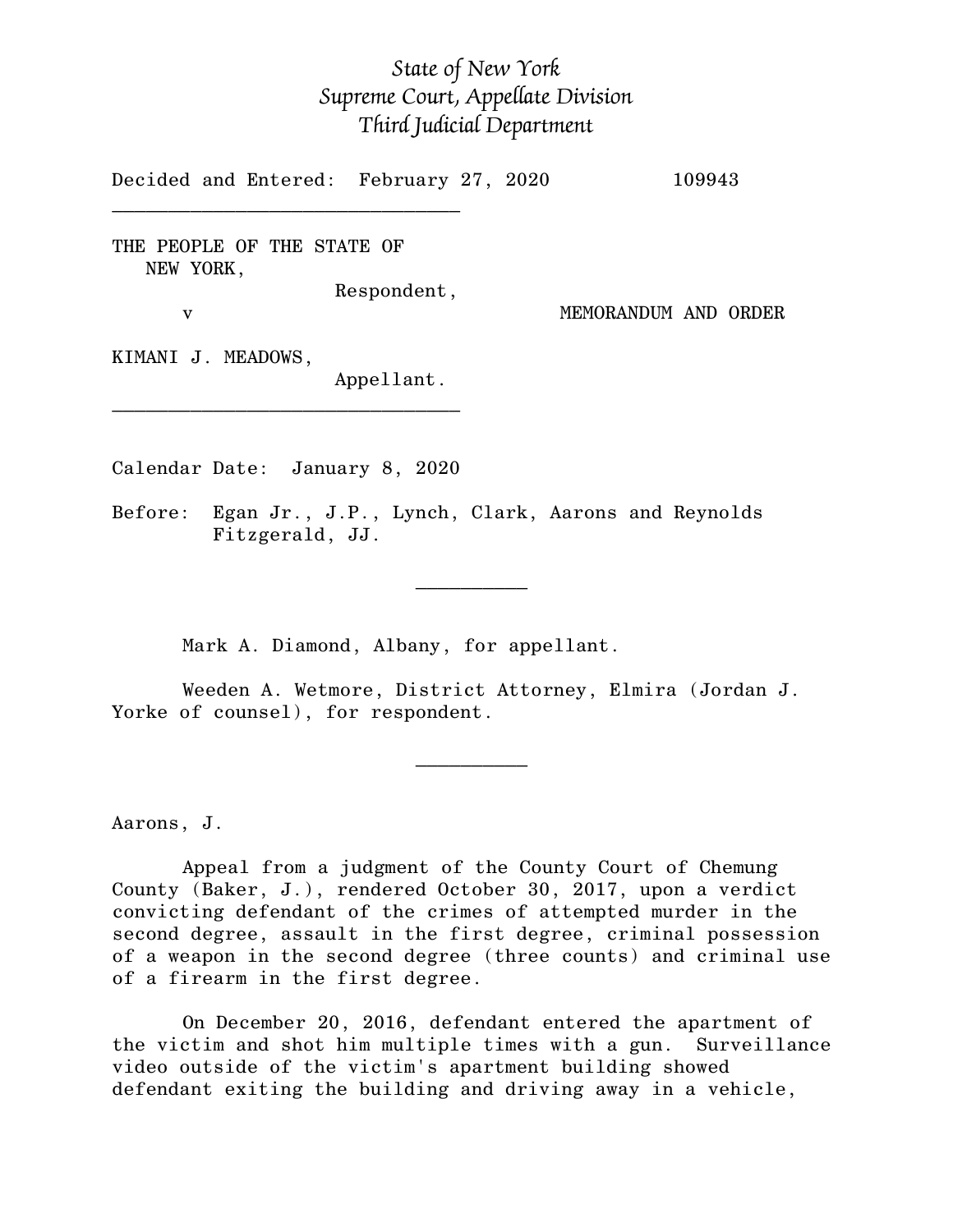which was ultimately discovered to be registered to him. The next day, defendant was stopped while driving his vehicle and, upon a search of the vehicle, a backpack was discovered with a gun therein. Defendant was subsequently charged with attempted murder in the second degree, assault in the first degree, criminal possession of a weapon in the second degree (three counts) and criminal use of a firearm in the first degree. Prior to trial, defendant moved to suppress, among other things, the statements he gave to law enforcement officials. A suppression hearing was held, after which County Court denied his motion. Following a jury trial, defendant was convicted as charged. Defendant was sentenced to concurrent prison terms, the greatest of which was 23 years, followed by five years of postrelease supervision. Defendant appeals. We affirm.

Defendant initially argues that venue of the trial in Chemung County was improper. Defendant, however, waived any objection as to improper venue (see generally People v Greenberg, 89 NY2d 553, 556 [1997]). Even if not waived, the People established by a preponderance of the evidence that the alleged crimes occurred in Chemung County (see People v Groom, 188 AD2d 674, 675 [1992]).

Defendant also contends that County Court should have granted his suppression motion because he was impermissibly questioned by law enforcement after invoking his right to counsel and to remain silent. We disagree. Upon an unequivocal request for counsel, all questioning by law enforcement must cease (see People v Slocum, 133 AD3d 972, 974 [2015], appeal dismissed 29 NY3d 954 [2017]). "Whether a particular request is or is not unequivocal is a mixed question of law and fact that must be determined with reference to the circumstances surrounding the request[,] including the defendant's demeanor, manner of expression and the particular words found to have been used by the defendant" (People v Glover, 87 NY2d 838, 839 [1995]). At the suppression hearing, one of the officers testified that, in response to questioning, defendant stated, "I don't know what you're talking about, so if you want to ask me questions, then I could get a lawyer and stuff." The officer also stated that he viewed this comment as a hypothetical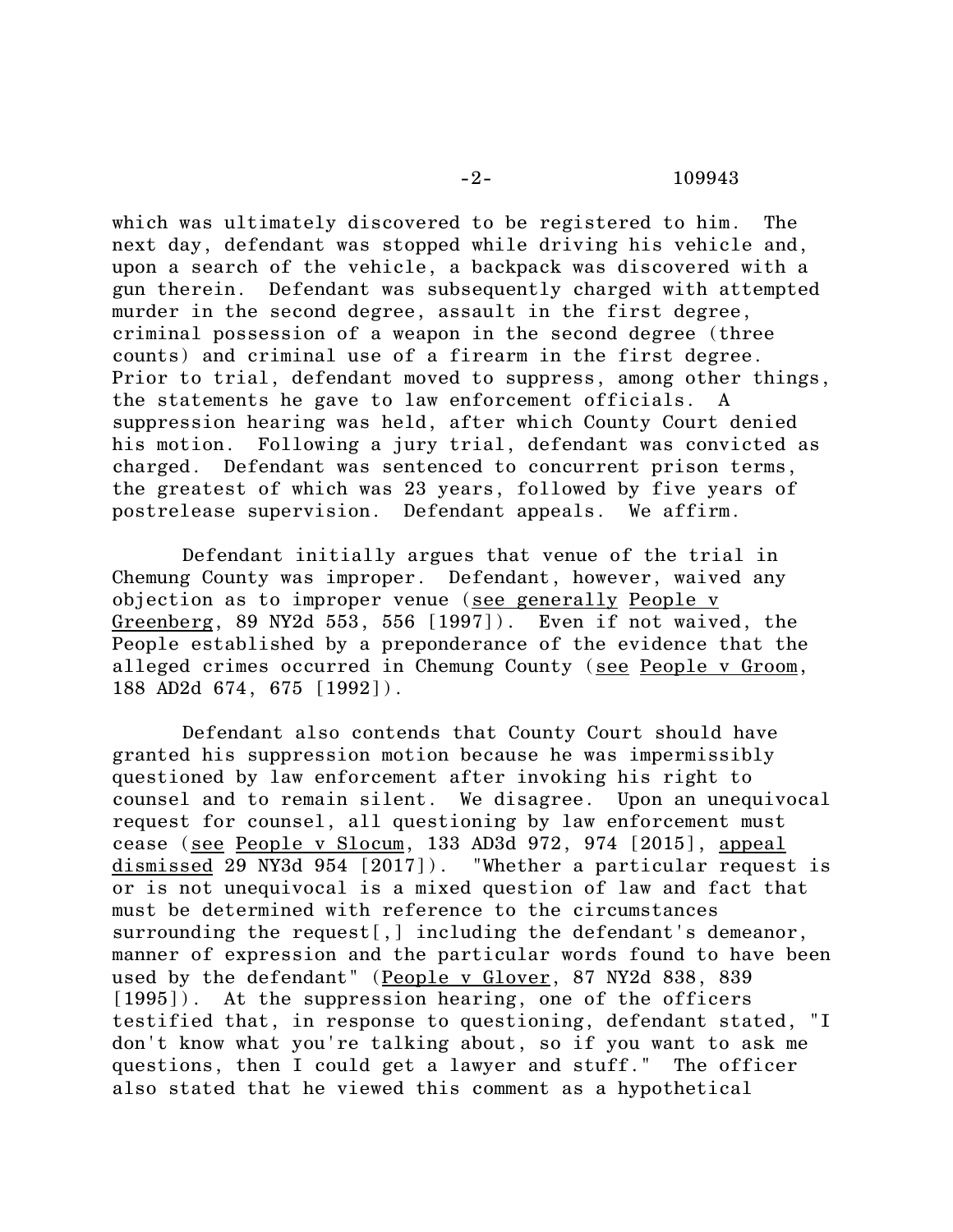request for counsel. In addition, after making this comment, defendant did not make any further statement indicating that he wanted counsel. In our view, defendant's isolated statement of "I could get a lawyer" did not constitute an unequivocal request for counsel. Given this, and viewing the suppression hearing evidence in its entirety, we conclude that the court correctly concluded that defendant did not unequivocally invoke his right to counsel (see People v Fridman, 71 NY2d 845, 846 [1988]; People v Engelhardt, 94 AD3d 1238, 1241 [2012], lv denied 19 NY3d 960 [2012]; compare People v Jemmott, 116 AD3d 1244, 1247  $[2014]$ .

Defendant assails the verdict as not being supported by legally sufficient evidence. This argument, however, is unpreserved because the error claimed on appeal is not the error that was raised in defendant's trial motion to dismiss (see People v Ackerman, 173 AD3d 1346, 1348 [2019], lv denied 34 NY3d 949 [2019]; People v Cruz, 131 AD3d 724, 724 [2015], lv denied 26 NY3d 1087 [2015]). Notwithstanding the foregoing, because defendant also argues that the verdict was against the weight of the evidence, a claim not subject to a preservation requirement, we review the evidence adduced regarding each element of the charged crimes (see People v Hilton, 166 AD3d 1316, 1317-1318 [2018], lv denied 32 NY3d 1205 [2019]; People v Gabriel, 155 AD3d 1438, 1439 [2017], lv denied 31 NY3d 1081 [2018]). "Where, as here, a different outcome would not have been unreasonable, we weigh conflicting testimony, review any rational inferences that may be drawn from the evidence and evaluate the strength of such conclusions" (People v Ash, 162 AD3d 1318, 1318-1319 [2018] [internal quotation marks and citations omitted], lv denied 32 NY3d 1002 [2018]).

The victim testified at trial that, on December 20, 2016, he was at his apartment when defendant and one of defendant's former coworkers stopped by. Shortly thereafter, another individual came to the apartment. Defendant closed the door when the individual entered and the coworker checked the individual's pockets and took his phone. The victim testified that defendant then pulled out a gun. Defendant also unlocked the cylinder of the gun and showed the bullets to everyone in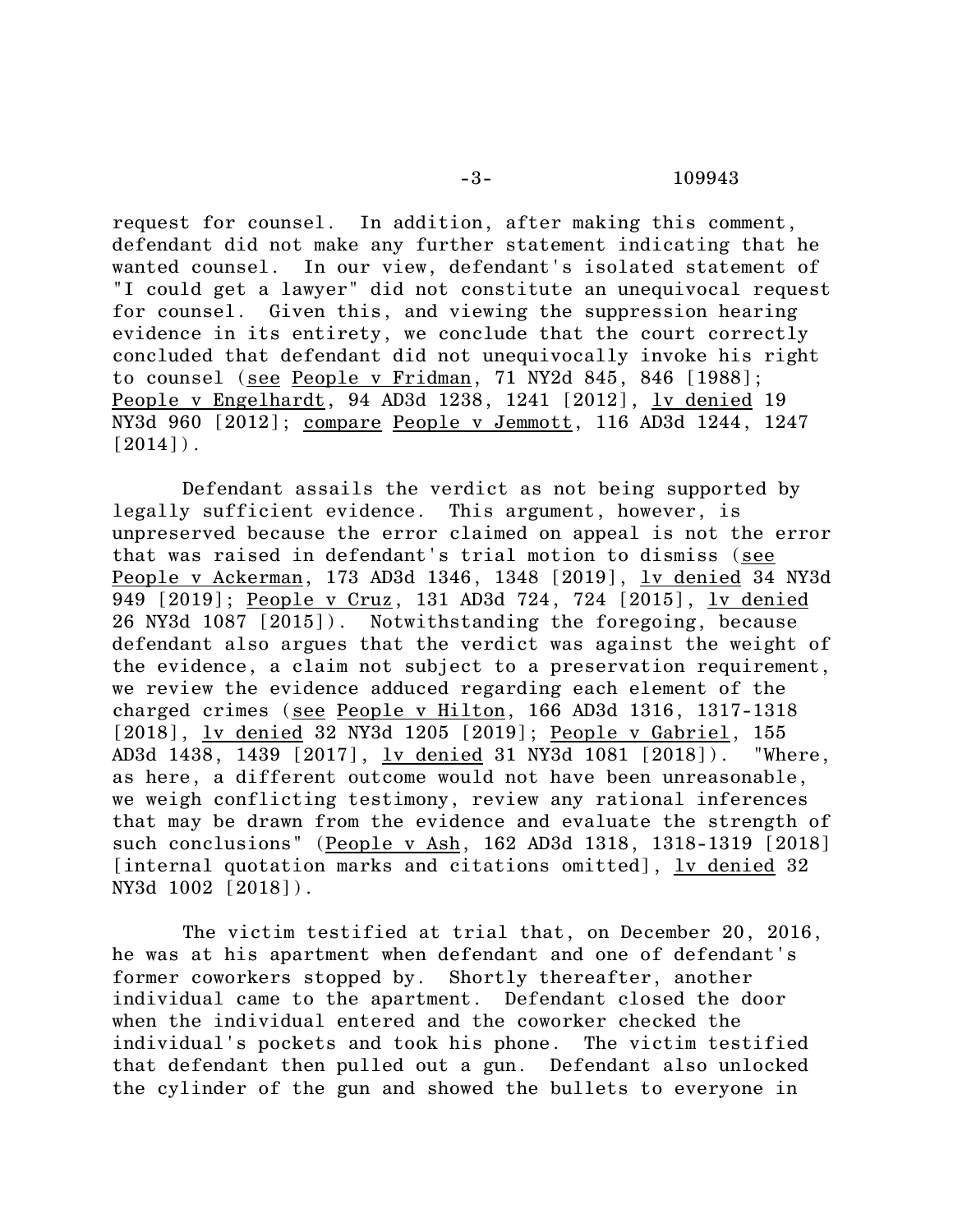the room. The individual was ultimately given back his phone and was told he could leave, which the individual did. According to the victim, defendant complained that the victim had sold him defective bootleg movies. The victim testified that defendant's coworker then left the apartment, after which defendant pointed the gun at him and told him to go into his living room. Defendant then shot the victim in the leg, groin and  $arm.^1$  As a consequence of the gunshots, the victim was in a coma for three days, underwent surgery and was hospitalized for almost two months. Surveillance video depicting the area outside the victim's apartment building showed defendant and his coworker driving away in a vehicle.

An investigator with the City of Elmira Police Department testified that he became aware that the vehicle was registered to defendant, and he conducted surveillance by defendant's residence on December 21, 2016. An officer with the same police department, who assisted with the surveillance, testified that, after defendant left his residence and drove away, he stopped him at a gas station. The officer observed marihuana in the front seat, detained defendant and subsequently transported him to the police department. A forensic identifier with the State Police testified that, on December 21, 2016, he searched the vehicle and found a loaded gun, which was in a backpack. DNA testing revealed that defendant was a significant contributor to the DNA found on the gun in the backpack.

Given that the record demonstrates that defendant was angry at the victim for selling allegedly defective DVDs and shot the victim multiple times with a gun, causing the victim serious physical injuries, we conclude, viewing the evidence in a neutral light, that the verdict convicting defendant of attempted murder in the second degree and assault in the first degree was not against the weight of the evidence (see People v Collier, 146 AD3d 1146, 1150-1151 [2017], <u>lv denied</u> 30 NY3d 948 [2017]; People v Mathews, 134 AD3d 1248, 1249-1250 [2015];

The individual who was previously in the victim's apartment testified that, after he and defendant's coworker left, he heard gunshots and then saw defendant exiting the apartment.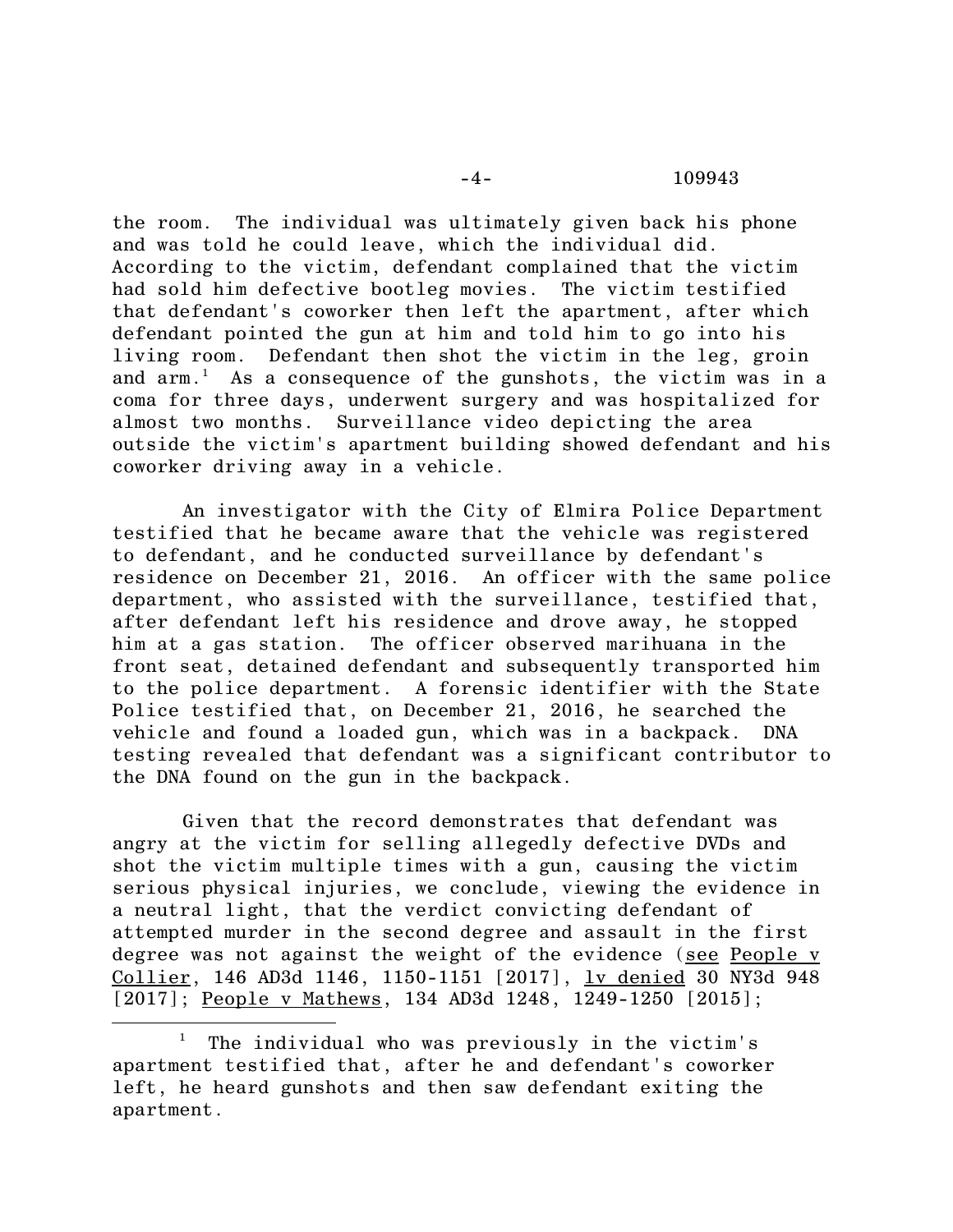People v Mullings, 23 AD3d 756, 758 [2005], lvs denied 6 NY3d 756, 759 [2005]; People v Rivers, 17 AD3d 934, 936 [2005], lv denied 5 NY3d 768 [2005]). Nor do we agree with defendant's weight of the evidence claim regarding the charges of criminal use of a firearm in the first degree and criminal possession of weapon in the second degree (counts 3 and 4 of the indictment)  $$ all of which are related to the incident at the victim's apartment on December 20, 2016. In this regard, the record discloses that defendant, while outside of his home or place of business, possessed a gun that he used to shoot the victim (see People v Stover, 178 AD3d 1138, 1139 [2019]; People v Speed, 134 AD3d 1235, 1236 [2015], lv denied 27 NY3d 1155 [2016]; People v Knox, 80 AD3d 887, 888-889 [2011], lv denied 16 NY3d 860  $[2011]$ .

We reach a similar conclusion with respect to the verdict convicting defendant of criminal possession of weapon in the second degree under count 6 of the indictment, which pertains to the loaded gun found in the backpack on December 21, 2016 (see People v Smith, 173 AD3d 1441, 1443-1444 [2019], lvs denied 34 NY3d 951, 954 [2019]; People v Linares, 167 AD3d 1067, 1070 [2018], lv denied 33 NY3d 950 [2019]). Contrary to defendant's claim, the People were not required to prove that the gun discovered in his vehicle was the same gun used to shoot the victim. Furthermore, the record belies defendant's argument that the People failed to establish a chain of custody for the gun (see People v Gamble, 135 AD3d 1078, 1080 [2016], lv denied 27 NY3d 997 [2016]). In any event, any gaps in the chain of custody go to the weight to be accorded to such evidence (see People v Colon-Velazquez, 172 AD3d 1621, 1622 n [2019], lv denied 34 NY3d 929 [2019]; People v Franqueira, 143 AD3d 1164, 1168 [2016]).

Regarding defendant's assertion that his right to confront witnesses was violated, we find it to be without merit. Under the Sixth Amendment of the US Constitution, a defendant has the right to confront witnesses against him or her (see People v Brown, 13 NY3d 332, 338 [2009]; People v Wakefield, 175 AD3d 158, 168 [2019], lv denied 34 NY3d 1083 [2019]). To avoid infringing upon this right, "analysts who write reports that the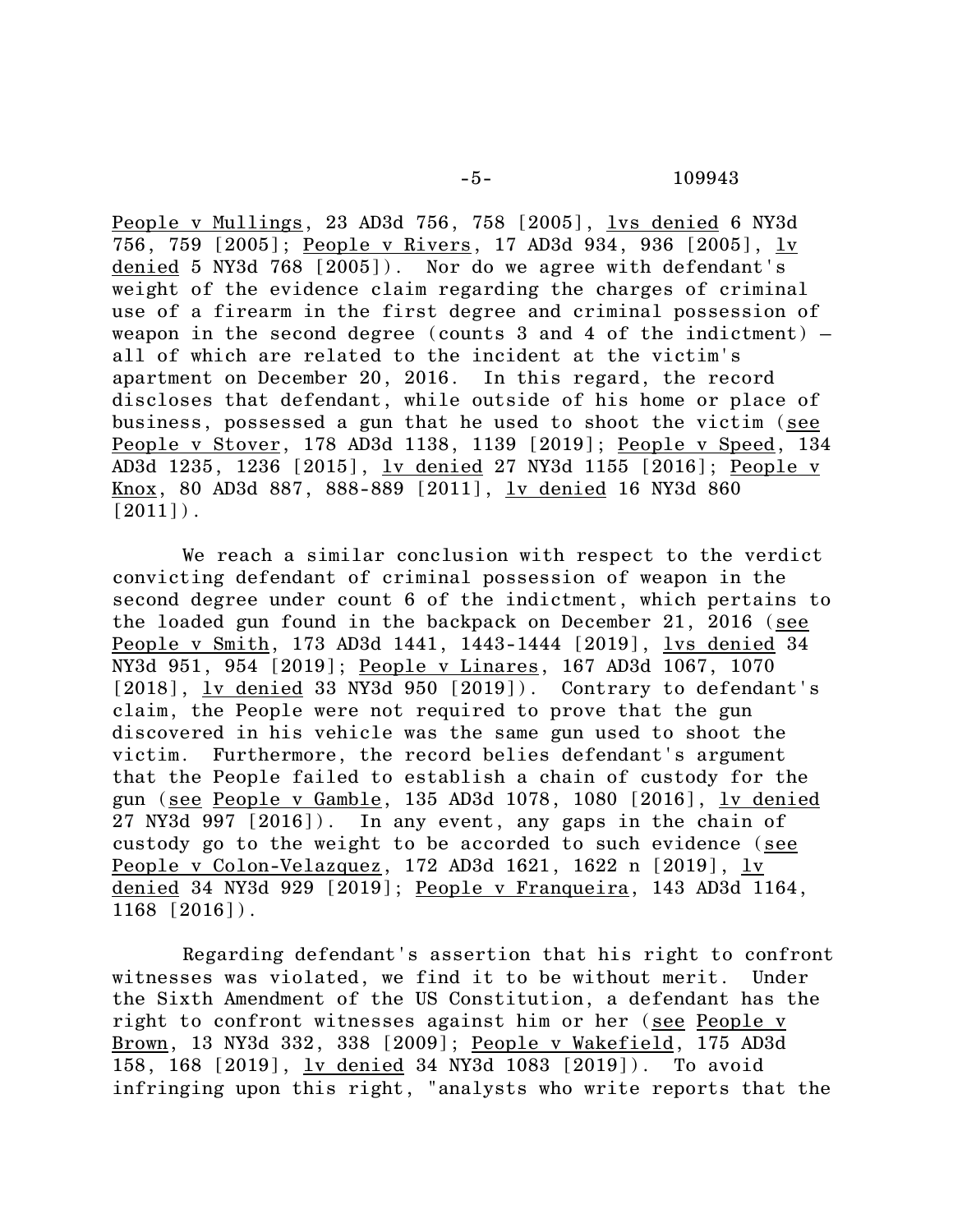prosecution introduces into evidence at trial must be made available for confrontation even if they possess the scientific acumen of Mme. Curie and the veracity of Mother Teresa" (People v Raucci, 109 AD3d 109, 121 [2013] [internal quotation marks, brackets and citations omitted], lv denied 22 NY3d 1158 [2014]). Defendant takes issue with a DNA report prepared by an analyst who was unable to testify at trial due to vacation plans. The People, however, indicated that they had no intention to offer the report of this analyst as part of their case-in-chief, and the record does not reveal that it was offered or admitted into evidence. As to the forensic scientist who did testify, he stated that he was a peer reviewer who did an independent analysis of the data. He looked over the data procured by the analyst and, after examining the relevant information, he prepared his own independent DNA report with his own conclusions. This DNA report was offered by the People. Given that the forensic scientist testified and was cross-examined, we find no Confrontation Clause violation (see People v Stahl, 141 AD3d 962, 965 [2016], lv denied 28 NY3d 1127 [2017], cert denied  $\frac{1}{2}$  US  $\frac{138}{2}$  S Ct 222 [2017]).

Defendant argues that counts 3, 4 and 6 of the indictment – all of which charged defendant with criminal possession of a weapon in the second degree – must be dismissed as inclusory concurrent counts of criminal use of a firearm in the first degree (count 5 in the indictment). For defendant to prevail on this argument, he must first show that it is impossible to commit the greater crime – in this case, criminal use of a firearm in the first degree – without also at the same time committing the lesser crime – in this case, criminal possession of a weapon in the second degree (see People v Miller, 6 NY3d 295, 302 [2006]; People v Glover, 57 NY2d 61, 63 [1982]). "Such determination requires the court to compare the statutes in the abstract, without reference to any factual particularities of the underlying prosecution" (People v Repanti, 24 NY3d 706, 710 [2015] [citation omitted]). "[D]efendant must then show that there is a reasonable view of the evidence in the particular case that would support a finding that he committed the lesser offense but not the greater" (People v Glover, 57 NY2d at 63).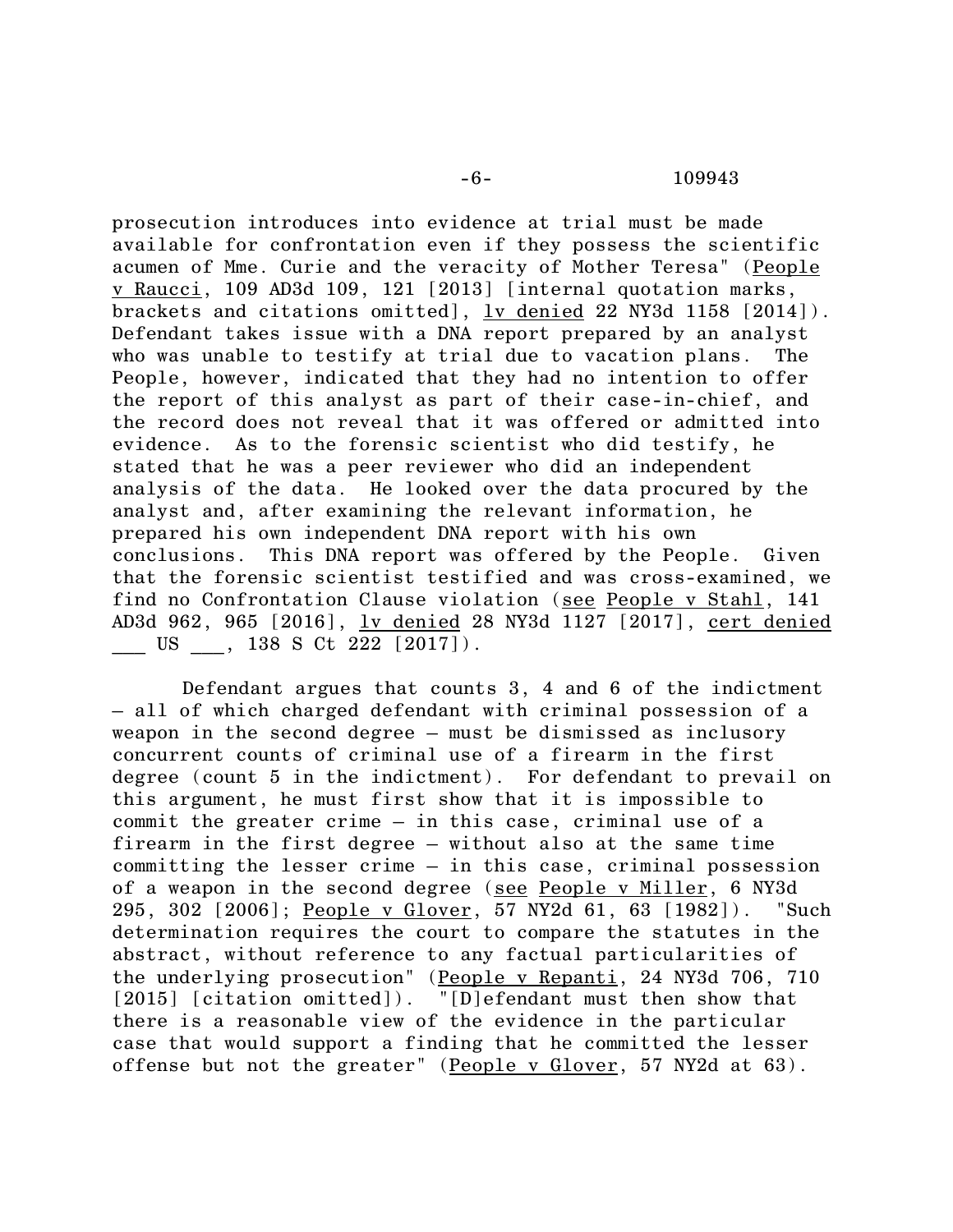## -7- 109943

In our view, defendant failed to satisfy the first prong. As charged under count 5 of the indictment – criminal use of a firearm in the first degree – the People were required to establish, as relevant here, that defendant "display[ed] what appear[ed] to be a pistol, revolver . . . or other firearm" (Penal Law  $\S 265.09$  [1] [b]). Meanwhile, counts 3, 4 and 6 of the indictment charged defendant with criminal possession of a weapon in the second degree under Penal Law § 265.03 (1) (b) and (3), thereby requiring the People to prove, as relevant here, that defendant possessed a loaded firearm. Based on the specifically charged crimes, defendant could be found guilty of criminal use of a firearm in the first degree without actually possessing a loaded gun, which is a requirement for criminal possession of a weapon in the second degree. In other words, for criminal use of a firearm in the first degree, defendant need only display what appeared to be a gun, regardless of whether it was loaded. Accordingly, defendant's claim that the judgment convicting him under counts 3, 4 and 6 of the indictment should be reversed and said counts dismissed is without merit.

We reject defendant's claim that the imposed sentence was harsh and excessive. County Court considered various factors, including defendant's minimal criminal history, the information in the presentence report and the senseless and violent nature of the committed crimes. Given that the record fails to disclose an abuse of discretion or extraordinary circumstances, we see no reason to disturb the sentence (see People v Means, 35 AD3d 975, 976-977 [2006], <u>lv denied</u> 8 NY3d 948 [2007]; People v Wallace, 8 AD3d 753, 756 [2004], <u>lv denied</u> 3 NY3d 682 [2004]). Nor do we find merit in defendant's assertion that the court imposed the sentence based upon matters dehors the record. Defendant's remaining contentions, to the extent not specifically discussed herein, have been considered and are unavailing.

Egan Jr., J.P., Lynch, Clark and Reynolds Fitzgerald, JJ., concur.